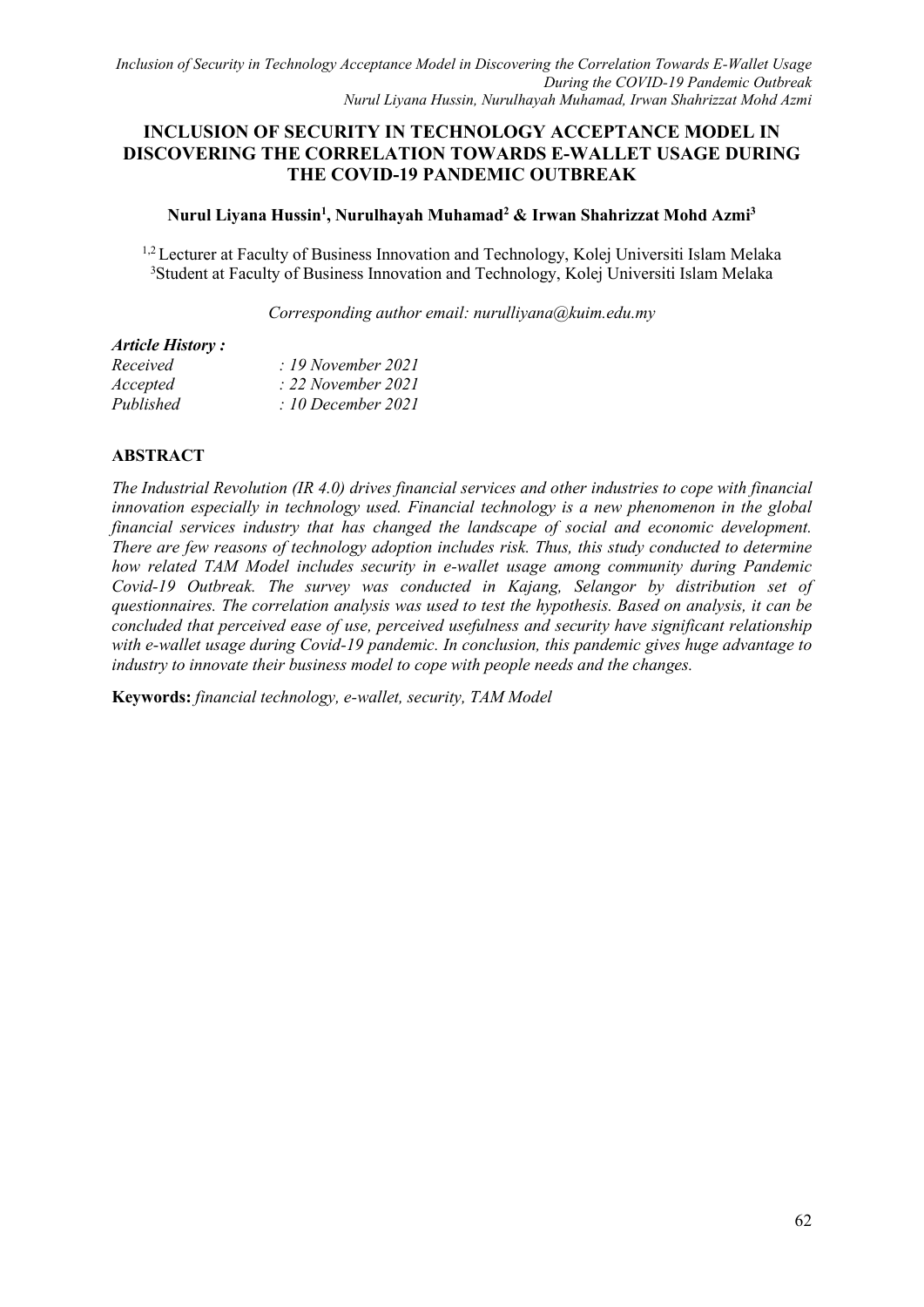## **PENYERTAAN FAKTOR KESELAMATAN DALAM** *TECHNOLOGY ACCEPTANCE MODEL* **BAGI MENGANALISIS KORELASI TERHADAP PENGGUNAAN E-WALLET SEMASA WABAK PANDEMIK COVID-19**

### **ABSTRAK**

*Revolusi Perindustrian (IR 4.0) memacu perkhidmatan kewangan dan industri lain untuk menghadapi inovasi kewangan terutamanya dalam teknologi yang digunakan. Teknologi kewangan merupakan fenomena baharu dalam industri perkhidmatan kewangan global yang telah mengubah landskap pembangunan sosial dan ekonomi. Terdapat beberapa sebab penggunaan teknologi termasuk faktor risiko. Justeru, kajian ini dijalankan untuk mengetahui sejauh mana kaitan Model TAM termasuk faktor keselamatan dalam penggunaan e-dompet dalam kalangan komuniti semasa pendemik Covid- 19. Tinjauan telah dijalankan di Kajang, Selangor dengan mengedarkan set soal selidik. Analisis korelasi digunakan untuk menguji hipotesis. Berdasarkan analisis, dapat disimpulkan bahawa persepsi kemudahan penggunaan, persepsi kegunaan dan keselamatan mempunyai hubungan yang signifikan dengan penggunaan e-dompetsemasa pandemik Covid-19. Kesimpulannya, wabak ini memberi kelebihan yang besar kepada industri untuk menginovasi model perniagaan mereka untuk menghadapi keperluan orang ramai dan perubahan.*

**Kata kunci:** *teknologi kewangan, e-dompet, keselamatan, Model TAM*

#### **INTRODUCTION**

Over the last decades, there are rapid evolution in financial innovation related to technology in conducting business. The startup firm for example offering high competitive digitalbased to customers un utilizing digital platforms in low cost base. It gives challenges to financial institutions to stand out among many. However, in the financial services industry now, digital transformation was once only a notion that has now become an integral aspect of a successful corporate strategy. The easiest way to see how far contemporary or online banking has progressed is to look at how far it has progressed. Everyone has benefited from digital methods because of the wonderful and convenient experiences they have provided.

The Covid -19 Pandemic proves that the digital method become crucial in financial transaction. It can be seen that year 2020 is a very challenging year for all over the world includes Malaysia after being hit by the Covid-19 pandemic that forced Malaysia to implement MCO (Movement Control Order) 1.0 to control the transmission of the virus. However, the pandemic still continues until 2021 and total of 716,847 cases recorded (June 2021) with 4721 deaths. The implementation of strict Standard of Procedures (SOP) have been implemented involving social distancing and the wearing of face masks to ensure the spread of the virus can be reduced.<br>This outbreak affected all sectors includes manufacturing, tourism, banking, retailing and

others. However, this situation brings Malaysia to the rapid digital transformation especially in education sector and e-commerce. In addition, the government of Malaysia implemented so many initiatives in order to help people who are in need of fund includes the ePenjana E-wallet. Thus, the society mostly the youngsters really enjoy the usage of e-wallet due to the ease of use align with suggestion from authority bodies that the e-wallet can discipline and maintain social distancing and the government should support its citizens to make payments using the e-wallet. This initiative also plays an important role in contributing towards the aspirations of the National digital economy and developing its ecosystem. Thus, support from the government was found to significantly influence the intention of customers to use online payments, (Hendy Mustiko Aji, 2020).

Finder.com (2021) found that 150 million Americans have used a e-wallet where about 66% stated that they used because the e-wallet much more convenient than carry cash and credit card.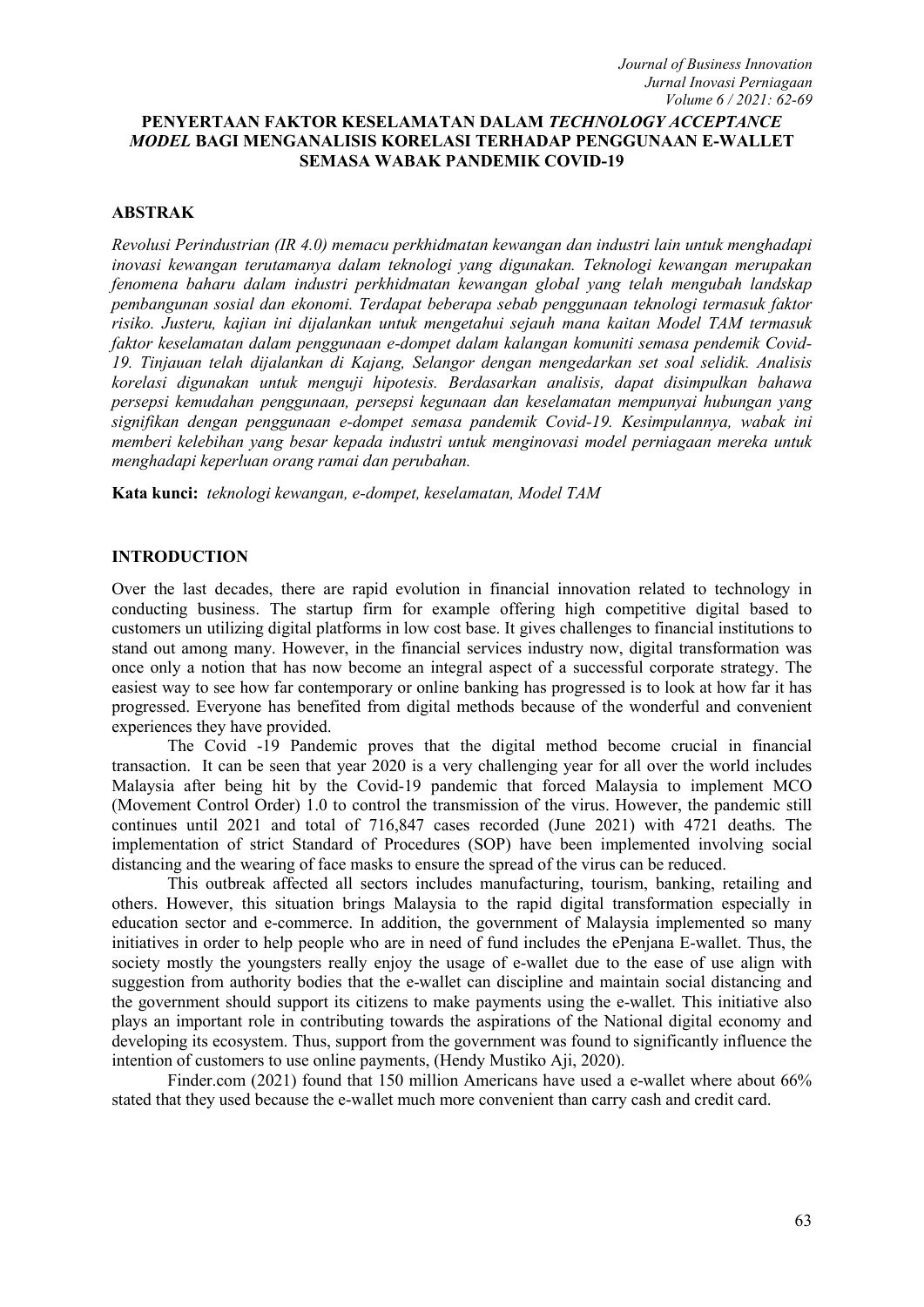

Figure 1: Digital Wallet Statistic for 2021

The use of e-wallets (e-wallets) in Malaysia is still less popular among the people today. According to Ong Boon Teck (2020), it can be seen that only 24.3 percent of the 32.7 million people in Malaysia use e-wallets. However, Generation Z is the most enthusiastic e-wallet user, with 71% of respondents using such services in 2020. The millennials have 60%, Gen X has 59%, while the Baby Boomers have 43% (Oppotos, 2020).

This may be due to several factors that cause the percentage of e-wallet usage in Malaysia is still not well received and compete with other developed countries (Hendy Mustiko Aji, 2020). The use of e-wallets in the younger generation cannot be denied its use, however, what about the older generation. Most senior citizens have no knowledge or information about payments using e-wallets. Therefore, although e-wallets have high efficiency, not everyone can use them (Raenu Kolandaisamy, 2020).

Furthermore, some of the merchants do not use the e-wallet service system in their business operations. Some retailers only accept cash and some choose other digital transaction. This became a problem for e-wallet users during this pandemic where they wanted to use digital payment systems but had to use traditional means.

The trust issue is also one of the problems for e-wallet users. Some consumers face information theft from irresponsible parties (Nor Azlizah Saad, 2019). This is a risk that will be taken by e-wallet users in using the service. While theft can be stopped through the freezing of e-wallet accounts, the refund must be complicated.

Therefore, this study will examine the relationship between perceived ease of use (convenience), perceived of usefulness (benefits) and perceived security (security) on the use of e wallets.

# **LITERATURE REVIEW**

E-wallet is a one of application that allows users to conduct online transactions using electronic devices such as tablet or mobile phones. An e-wallet is the equivalent of money from a real wallet, with the exception that digital money works through an app on a smartphone (Aziz, Esa, Miskan, & Husin, 2021). Payment using the e-wallet method is very popular nowadays because with the use of these electronic transactions, digital wallets have advantages, convenience, flexibility and also protection. The Grab pay, Boost, Touch n Go e-wallet, Alipay, Favepay and many others become trending among current generation due to ease of use. According to Md. Wasiul Karim (2020) e wallets can also be used to facilitate payments without using cash. E-wallet gives benefit for both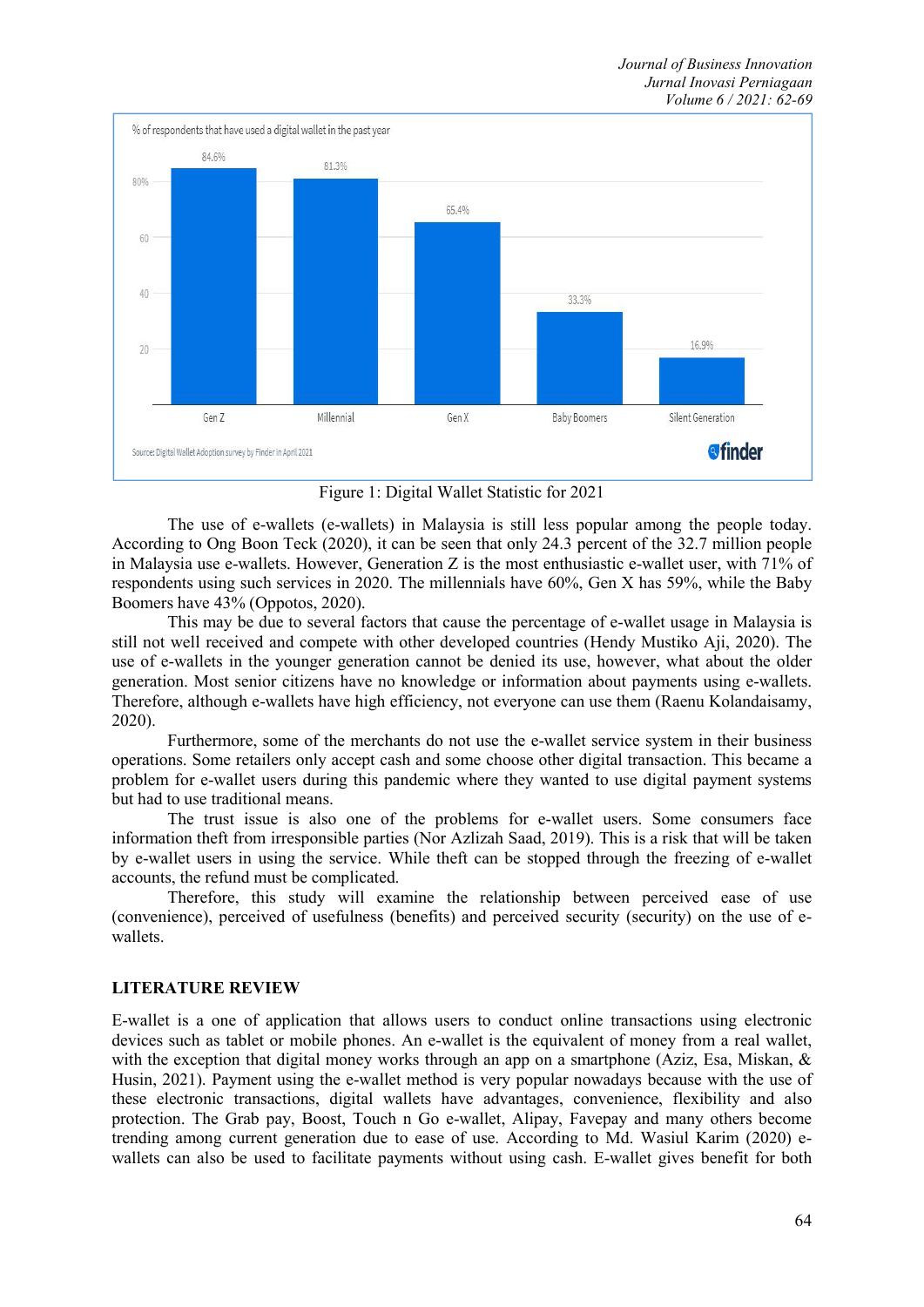buyer and sellers because all payments become faster, cash management becomes more efficient and labor payment costs much cheaper.

Perceived ease of use (convenience) is a person's belief in using an object without using much energy (Marzella Giovani, 2020). In addition, convenience can be defined as a person's belief in using technology that makes it easier for a person to use an e-wallet. However, if it is difficult to use, a person will not use the e-wallet, (Wiwik Widiyanti, 2020). According to Dr. Edi Purwanto (2019), user convenience means skills and abilities are not required by a person in using a technology. In the use of e-wallets, perceived ease of use (convenience) provides a significant positive relationship to the attitude of users to use the e-wallet.

Perceived of usefulness (benefit) is where job performance will increase when a person believes to use an application (Siti Rodiah, 2020). While according to Alwan Sri Kustono (2020) stated that a person believes in making decisions will benefit. In the TAM framework, perceived of usefulness are defined as the degree to which a person believes using a particular system can improve their job performance. The benefit is the strongest factor of TAM that has a significant influence on behavioral intentions (Md Wasiul Karim, 2020). It can be defined that the benefits in using a technology will be obtained when a person's confidence using an e-wallet will complete their payment or transaction easily. In addition it quick and easy way to make a payment (Aziz et al., 2021).

According to Chern Yong Xian (2018), most of the consumers will first examine the security factors before doing any online transaction. According to a study Mercy Makhitha (2014), perceived security (security) has a strong positive influence on desire in using online shopping services. Miskan, Hussin, Muhamad, Mohd Esa, & Mohd Aziz (2021) stated that the technological revolution, like all chances for advancement, presents new difficulties and may expose customers to unknown threats. In short, cyber-threats have the potential to cause massive losses (Miskan et al., 2021). Hampshire (2017) and Lu et al. (2005) stated that perceived risk and trust may be the most important elements influencing mobile payment acceptance.

Based on the literature review, a model on the e-wallet usage was developed. The proposed constructs and hypothesis as below have relationship on e-wallet usage during Pandemic Covid-19 Outbreak.



Figure 2: Research Framework

H1: There is a significant relationship between perceived ease to use (convenience) with the use of e wallet.

H2: There is a significant relationship between perceived usefulness (benefits) with the use of e wallets.

H3: There is a significant relationship between perceived security (security) with the use of e-wallets.

### **METHODOLOGIES**

This study decided to use the quantitative method (surveys) instead of using the qualitative method (interviews). The data collected through online survey due to Pandemic Covid-19 and it's much easier since most of youngsters using smartphone. This study focused on people who stayed in Kajang, Selangor. This survey, which yielded 74 responses, was conducted for one week using random sampling technique.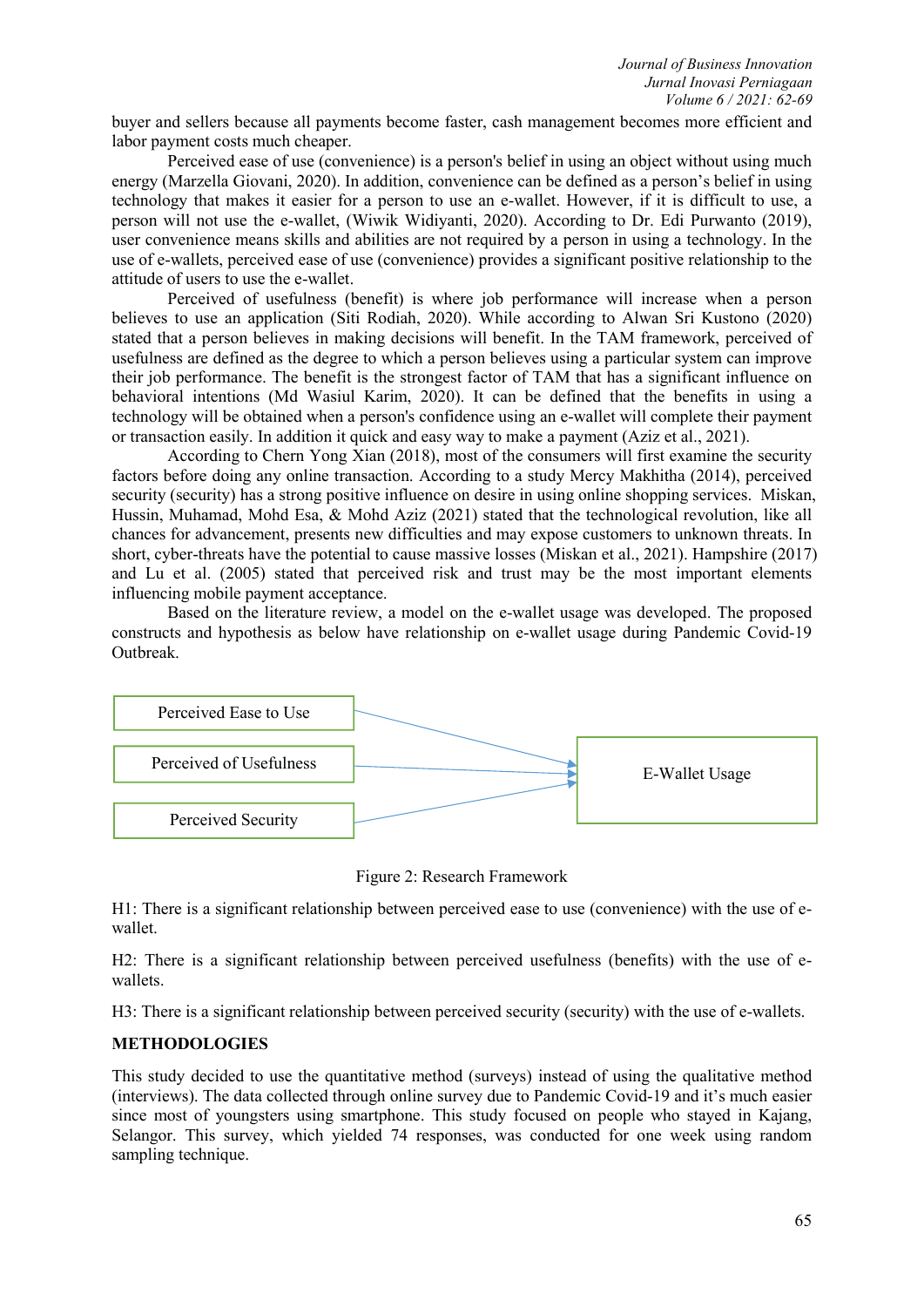### **ANALYSIS AND FINDINGS**

Table 1 shows the demographic profile of the survey respondents, which includes gender, age, payment method preferred, the frequency of e-wallet usage and type of e-wallet used. Based on descriptive analysis, it can be described that 62.2% of respondents are male. The remaining 37.8% are female. The age of respondents is divided into several fractions starting from the age of 18 years to 30 years old where covered 37.8% from total respondents and 40.5%. aged 31 to 40 years old. 16.2% aged between 41 to 50 years old and 5.4% age of 51 years and above. Analysis revealed that 41.9% of respondents use the e-wallet from 3 to 10 times per week followed by 33.8% of respondents use the e wallet less than 2 times per week. Then 43.2% of respondents like to use TouchnGo e wallet and 45.9% like to use any other e-wallets. Above all, there are  $67.6\%$  of respondents prefer to use traditional wallet (cash in hand) compared to e-wallet.

| <b>Variables</b>            | <b>Items</b>           | Percentage |
|-----------------------------|------------------------|------------|
| Gender                      | Male                   | 62.2%      |
|                             | Female                 | 37.8%      |
| Age                         | 18 to 30 years old     | 37.8%      |
|                             | 31 to 40 years old     | 40.5%      |
|                             | 41 to 50 years old     | 16.2%      |
|                             | 51 years old and above | 5.4%       |
| Frequency of E-wallet usage | Less than 2 times      | 33.8%      |
| (per week)                  | $3 - 10$ times         | 41.9%      |
|                             | $11 - 23$ times        | 13.5%      |
|                             | 24 times and above     | 10.8%      |
|                             |                        |            |
| Types of e-wallet used      | Aeon Wallet            | $\theta$   |
|                             | <b>Boost</b>           | 2.7%       |
|                             | Touch n Go             | 43.2%      |
|                             | Grab Pay               | 8.1%       |
|                             | WeChat Pay             | 0          |
|                             | Others                 | 45.9       |
| Preferred payment method    | Traditional (cash)     | 67.6%      |
|                             | E-wallet               | 32.4%      |

A pilot study was conducted to assess the items' reliability as well as any other issues with the questionnaire. Reliability test was done; using the Cronbach's alpha to indicate the significance and reliability of the items and variables under study. Based on this test, the result found that the Cronbach's alpha is0.943 and it indicated that all variables were reliable because they exceeded the required minimum Cronbach's alpha of 0.70.

In order to achieve the research objective, the researchers used Correlation analysis to examine the relationship between the variables. Based on the Table 2, the results shown that the relationship between Perceived of usefulness and e-wallet usage recorded the highestr of 0.798. Next is the Perceived ease of use to record the second highest r with a value of 0.778 and followed by security with an r value of 0.710. These three factors have a relationship with the use of e-wallets among consumers in Kajang during the Covid-19 pandemic.

| <b>Variables</b>      |          |      |
|-----------------------|----------|------|
| Perceived Ease of use | $.778**$ | .000 |
| Perceived Usefulness  | .798**   | .000 |
| Perceived Security    | $710**$  | .000 |

| Table 2: Correlation Analysis Result |  |
|--------------------------------------|--|
|                                      |  |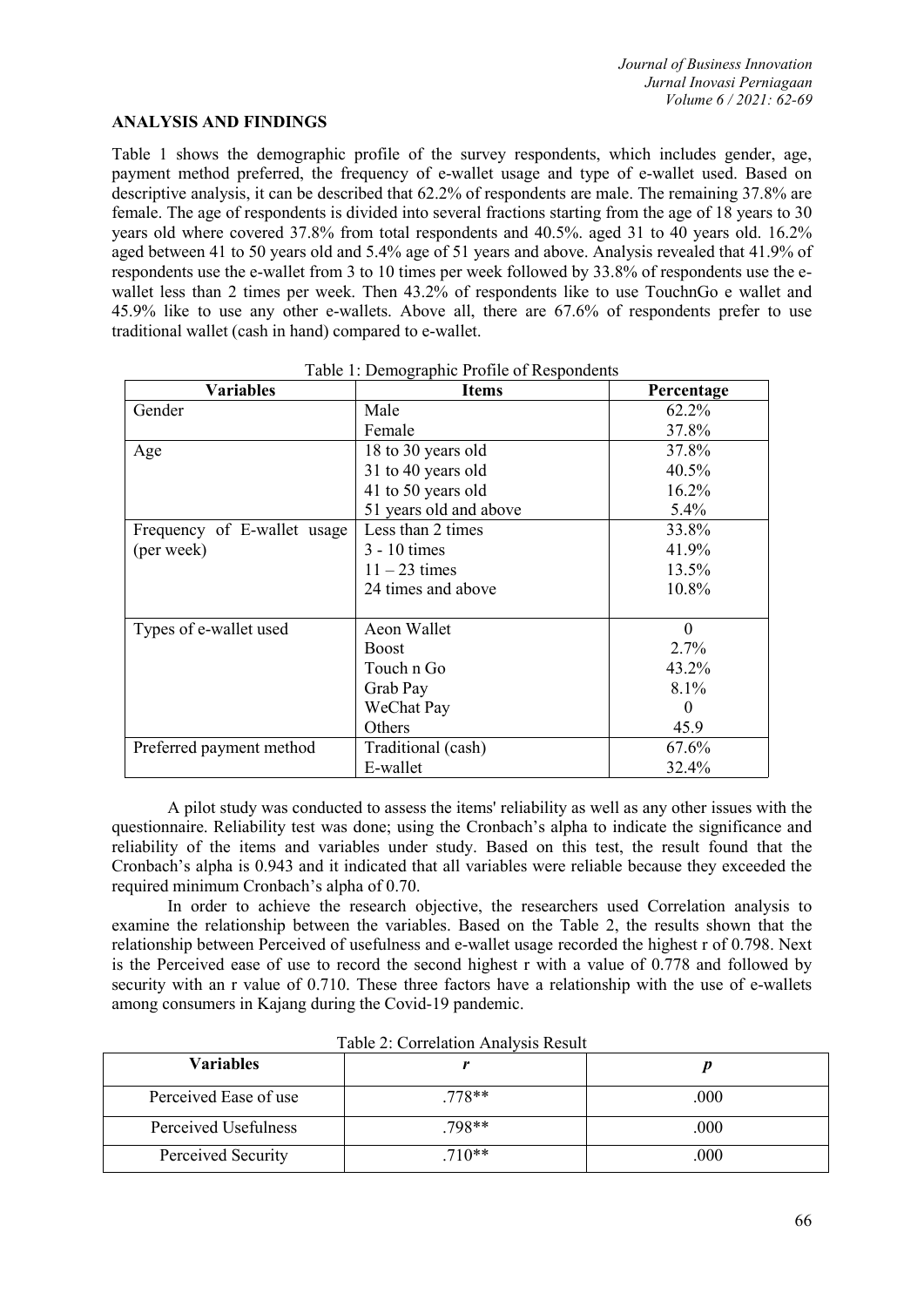## **Hypothesis 1:**Perceived Ease to Use

H1: There is a significant relationship between perceived ease to use (convenience) with the use of e wallet.

The results of the correlation analysis showed that perceived ease to use (convenience) has a significant relationship with the use of e-wallet. This is because the significant value for this relationship is 0.000 and the Pearson Correlation value is 0.778.Therefore, the null hypothesis of the study was rejected and the alternate hypothesis was accepted.

### **Hypothesis 2:** Perceived of Usefulness

H1: There is a significant relationship between perceived usefulness (benefits) with the use of e wallets.

The results of the correlation analysis showed that the perceived usefulness (benefits) has a significant relationship with the use of e-wallet. This is because the significant value for this relationship is 0.000 and the Pearson Correlation value is 0.798. Therefore, the null hypothesis of the study was rejected and the alternate hypothesis was accepted.

## **Hypothesis 3:**Perceived Security

H1: There is a significant relationship between perceived security (security) with the use of e-wallets. The results of the correlation analysis showed that perceived security has a significant relationship with the use of e-wallets. This is described by the significant value for this relationship is 0.000 and the Pearson Correlation value is 0.710. Therefore, the null hypothesis of the study was rejected and the alternate hypothesis was accepted.



Figure 3: Correlation Between Variables

# **CONCLUSION**

In conclusion, processes, interactions, transactions, technical evolutions, changes, internal and external forces, industries, stakeholders, and so on are all covered by digital transformation. Thus, it is impossible to deny that financial innovations, often known as financial technology are transforming the business especially in Covid-19 outbreak. It can be said that digital transformation and automation has given people chances for cost-effective operations, quick responses, fulfilling work deadlines, better customer and employee experiences, and standing out among competitors. It also significantly improved the goods and services of traditional financial services.

Even though many financial institutions have effortlessly adopted fintech services, the aforementioned business still has certain hidden concerns. The integration of fintech services with current banking solutions, for example, has prompted serious concerns about data security. As a result, security is a fundamental part of fintech, with each organisation having its own set of security requirements.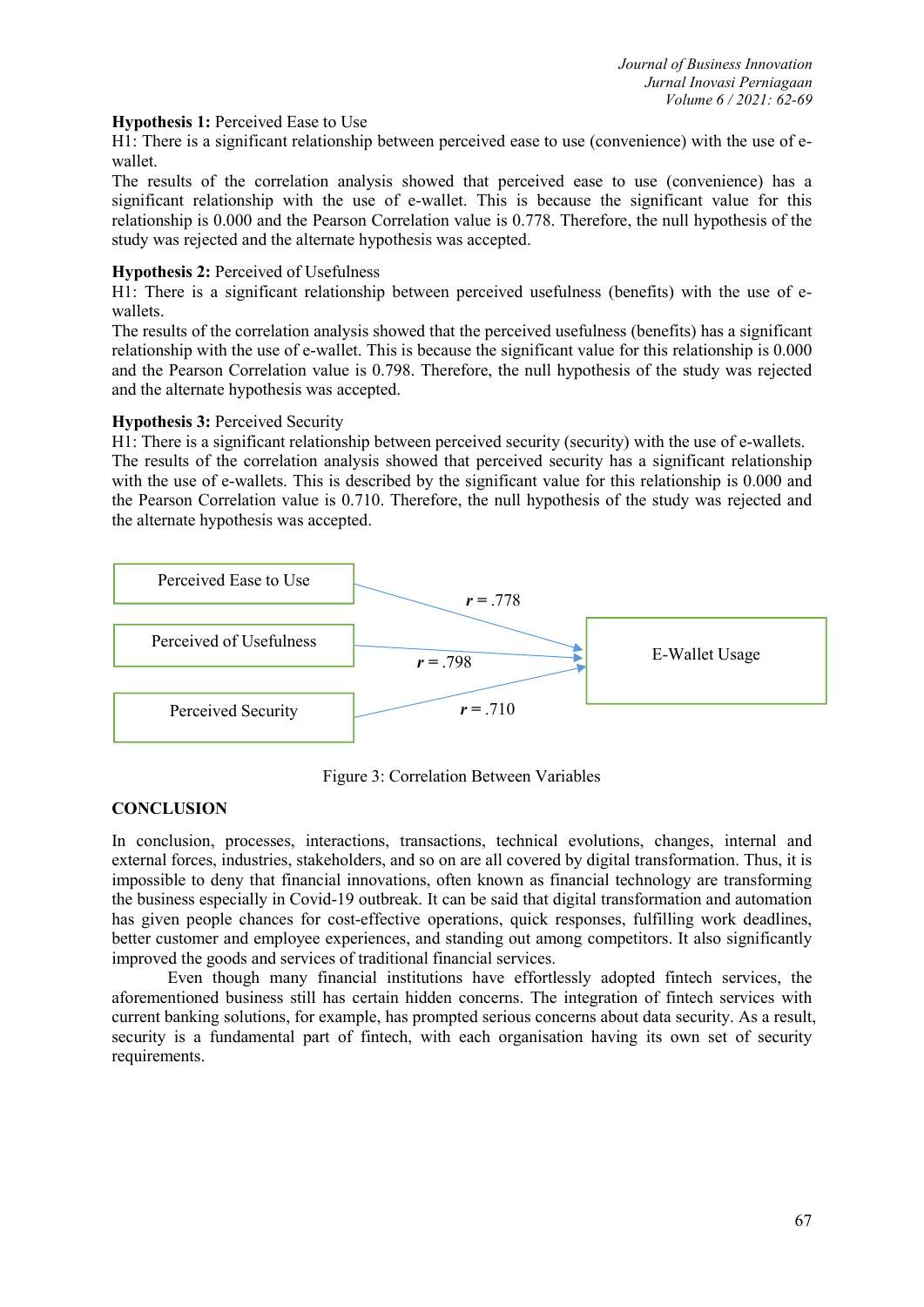#### **REFERENCES**

- Aji, H. M. (2020). Cogent Business & Management. COVID-19 and e-wallet usage intention: A multigroup analysis between Indonesia and Malaysia, 3-5.
- Aziz, N., Esa, M., Miskan, N. H., & Husin, N. (2021). Kesediaan Penggunaan E-Wallet Dalam Kalangan Penduduk PinggirBandar Di Melaka., *2021*, 320–328.
- Dr. Edi Purwanto, S. M. (2019). Tangerang: Yayasan Pendidikan Philadelphia. Technology Adoption A Conceptual Framework, 18-19.
- Hampshire, C. (2017). A mixed methods empirical exploration of UK consumer perceptions of trust, risk and usefulness of mobile payments. International Journal of Bank Marketing, 35(3), 354–369. https://doi.org/10.1108/IJBM-08-2016-0105
- Karim, M. W. (2020). Journal of International Business and Management. Factors Influencing the Use of E-wallet as a Payment Method among Malaysian Young Adults, 2-5.
- Kolandaisamy, R. (2020). Jour of Adv Research in Dynamical & Control Systems. The Impact of E-Wallets for Current Generation, 2-7.
- Kustono, A. S. (2020). Journal of Economics, Business, and Accountancy Ventura. Determinants of the Use of E-Wallet for Transaction Payment among College Students, 2-3.
- Lu, H., Hsu, C., & Hsu, H. (2005). An empirical study of the effect of perceived risk upon intention to use online applications. Information Management and Computer Security, 13(2), 106–120. https://doi.org/10.1108/ 09685220510589299
- Makhitha, M. (2014). Mediterranean Journal of Social Sciences. Examining Salient Dimensions of Online Shopping and the Moderating Influence of Gender: The Case of Students at a South African University, 2-3.
- Miskan, N. H., Hussin, N. L., Muhamad, N., Mohd Esa, M., & Mohd Aziz, N. E. (2021). The Financial Technology (M-Banking) Adoption Among Baby-Boomers in Twenty-First Century. *International Journal of Academic Research in Business and Social Sciences*, *11*(8). https://doi.org/10.6007/ijarbss/v11-i8/10703
- Nisa', U. K. (2020). Pengaruh Hubungan Technology Accepted Model (TAM), Social . Social Influence dan Security terhadap Intention to use E-wallet di kota Malang dengan attitude dan trust sebagai variable intervening, 23-25.
- Rahmawati, Y. D. (2019). Journal of Economics and Banking. Pengaruh Persepsi Manfaat, Kemudahan dan Keamanan Terhadap Keputusan Penggunaan E-wallet, 4-5.
- Rodiah, S. (2020). Jurusan Pendidikan Ekonomi Fakultas Ekonomi Universitas Negeri Semarang. Pengaruh Kemudahan Penggunaan, Kemanfaatan, Risiko, dan Kepercayaan Terhadap Minat Menggunakan E-wallet Pada Genarasi Milenial Kota Semarang, 23-27.
- Saad, N. A. (2019). Journal on Technical and Vocational Education (JTVE). Persepsi Pelajar Terhadap Pelaksanaan Konsep Urusniaga Tanpa Tunai di Politeknik Sultan Abdul Halim Mu'adzam Shah (POLIMAS), 2-3.
- Safitri, M. G. (2020). Fakultas Ekonomi dan Bisnis Islam Institut Agama Islam Negeri Sukarta. Pengaruh Trust, Perceived Benefits and Ease of Use Terhadap Keputusan Penggunaan E wallet, 28-40.
- Sukarelawan ensiklopedia bahasa melayu. (2003). Wikipedia, ensiklopedia bebas. Retrieved from https://ms.wikipedia.org/wiki/Kajang
- Teck, O. B. (2020, July 5). Covid-19 ubah rakyat guna e-wallet. Retrieved from https://www.sinarharian.com.my/article/90777/BERITA/Dari-Media-Cina/Covid-19-ubahrakyat-guna-e-wallet